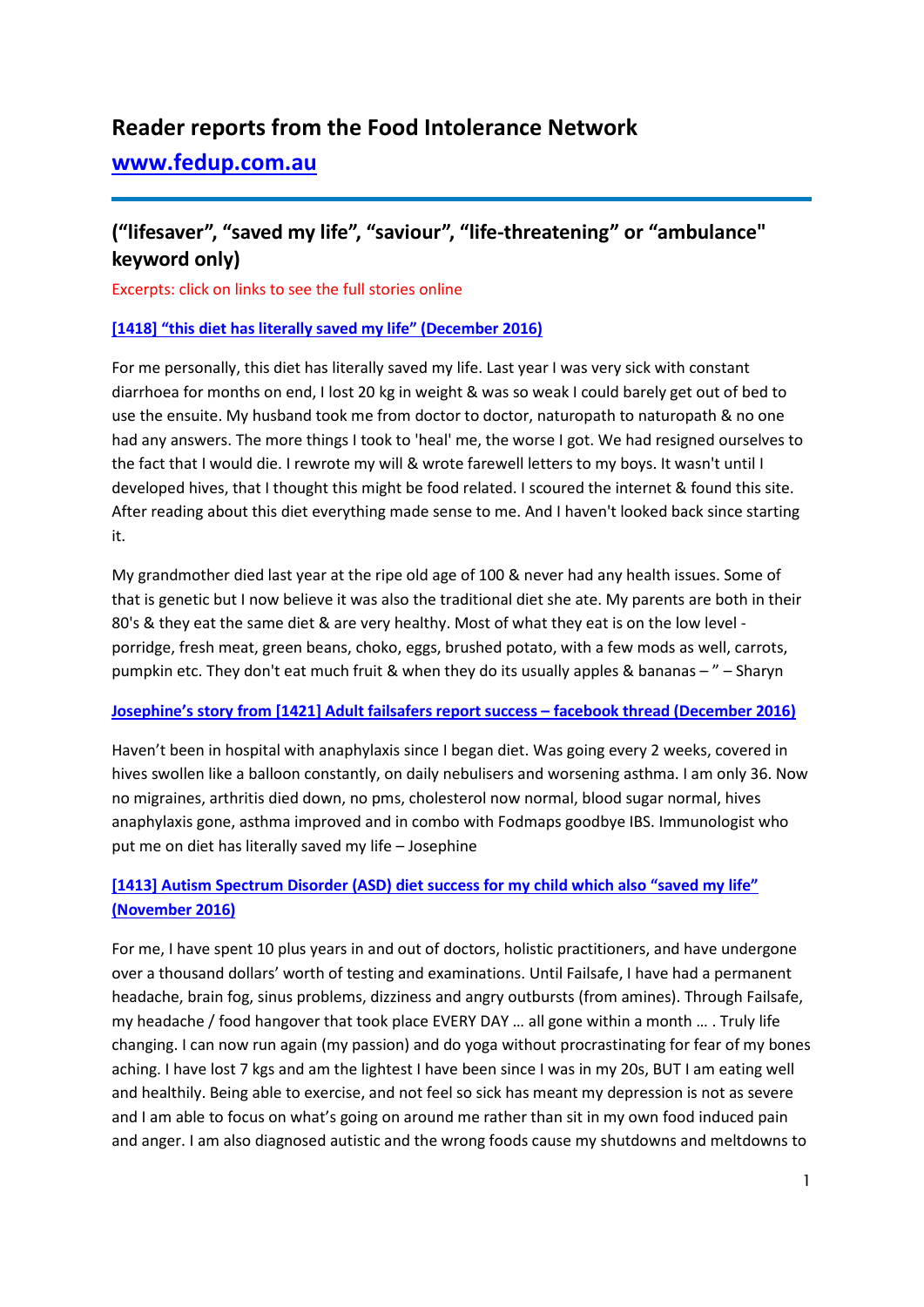worsen, so it's not always a social emotional reaction, but a reaction to food that has me feeling so unwell and foggy that I have to shut the door to the outside world. Instead, thanks to Failsafe, it is really nice to feel more connected through all my senses. Lights aren't so bright, sound is not so loud, and my partner can touch me on the arm more without me jumping a mile.

With salicylate reduction – I can empty my bladder!!! I used to get up at least six times a night (and that's not counting the six times I would go before falling sleep). I woke two hourly because of the nerve ending feeling of not being able to empty completely. When I went low sals, I woke once a night. And my restless legs (which I didn't realise I had…until this diet) reduced dramatically. Sleeping is SO MUCH BETTER. I actually didn't realise it could be normal to sleep five hours' straight. For most of my life I've woken two hourly and it has been completely broken. Same goes for my ASD child. Now we wake once a night. Failsafe saved my life – Anonymous, Qld.

#### **[\[963\] Depression and social phobia: diet a lifesaver \(October 2010\) COURAGE AWARD](http://www.fedup.com.au/stories/2010/963-depression-and-social-phobia-diet-a-lifesaver-october-2010-courage-award)**

I can't tell you how happy I am to have found out about FAILSAFE (by accident). It's only day three and I feel like a different person. However, I will be aware of any withdrawal symptoms over the next few days or weeks.

If this diet works, as I'm sure it will, you will have literally saved my life. I was on the brink of giving up. I felt my life was over. Words can't describe how ill and depressed I had become. Life was miserable. No doctor wanted to help, couldn't help or just didn't believe me. One doctor told me my symptoms were all psychosomatic.

I went to the shops today and didn't have social phobia. That in itself is a miracle. My depression has lifted. My nerves are calm and my tummy is happy. It's not a chore in any way to eat the foods recommended and avoid the others ….

Update after six months – I am happy to report ongoing improvements in overall mental, emotional and health conditions. I have had around 40 people now, tell me how amazing I am looking (I must have looked terrible before). They ask me what's my secret? I am happy to tell them- FAILSAFE!! I will never go back to eating the way I was. This diet is for life. - Liz, NSW

## **[\[526\] Diet has been a lifesaver \(January 2007\)](http://www.fedup.com.au/stories/2007/526-diet-has-been-a-lifesaver-january-2007)**

We have had excellent results with diet for our five-year-old daughter who had severe asthma attacks with daily singulair, ventholin, atrovent and also 3 lots of prednisilone within the space of about 3 or 4 months at the beginning of 2006. Since going failsafe in August, not even a cough. I attribute a big part of this success to eliminating both sulphites and artificial colours in particular.

I always felt that there was something more we could do, but just didn't know where to start. My children had what I thought to be such a healthy diet, no cordials, lollies and lots of fruit and dried fruit for snacks. Now I know better - Monica, NSW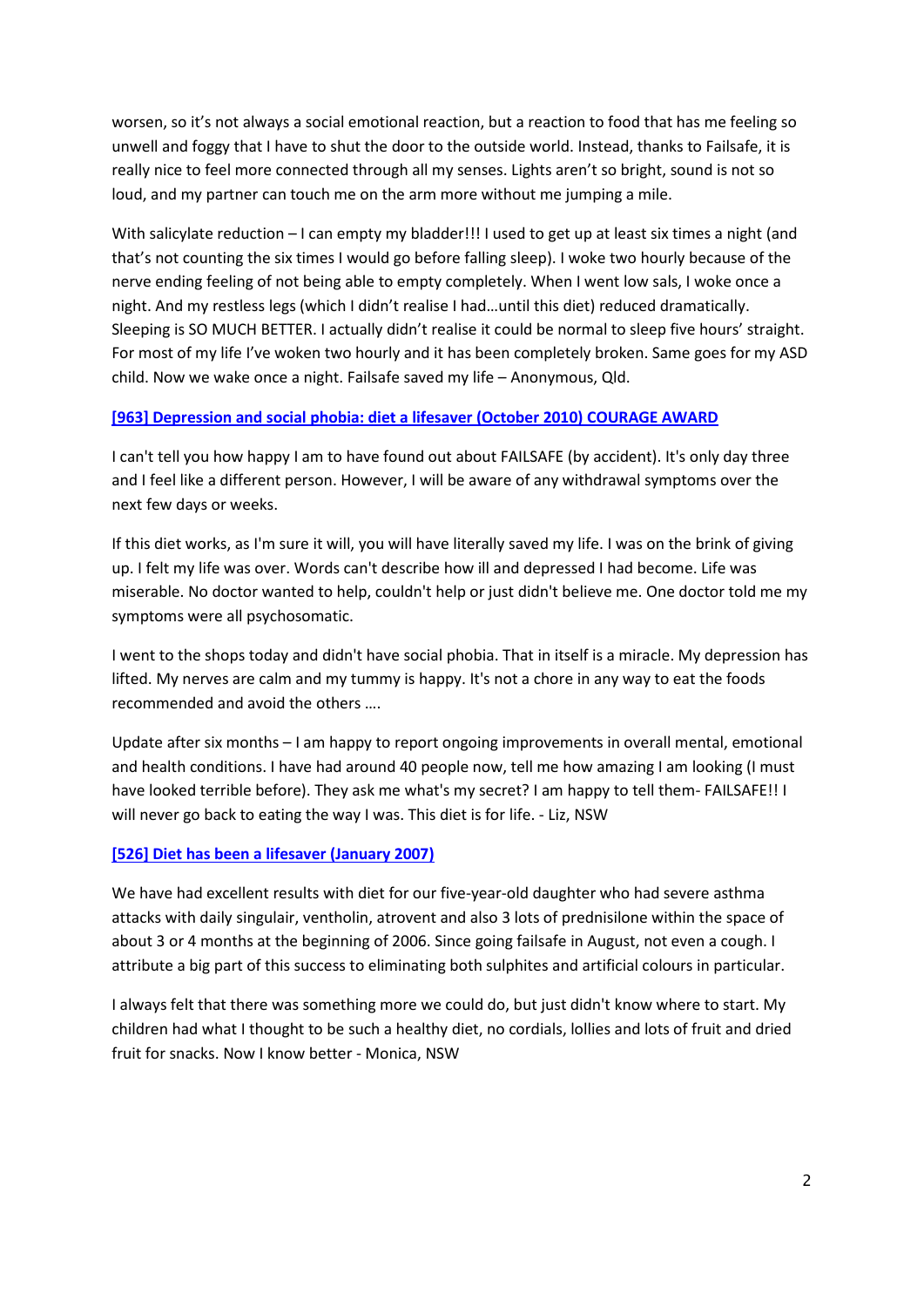**[From \[1395\] Depression: an update on what I'm calling "the diet that saved my life" \(June 2016\)](http://www.fedup.com.au/stories/2016/1395-depression-an-update-on-what-i-m-calling-the-diet-that-saved-my-life-june-2016-courage-award)  [COURAGE AWARD](http://www.fedup.com.au/stories/2016/1395-depression-an-update-on-what-i-m-calling-the-diet-that-saved-my-life-june-2016-courage-award)**



This diet is freaking amazing! I have had extremely severe ADHD and Aspergers diagnosed from when I was six and depression so serious that I have been suicidal for the past two years and have had such bad anxiety that I only leave the house about every couple of weeks when I absolutely have no choice. I mainly just lie on the sofa, feeling angry, bitter, exhausted, depressed and resentful of my horrible headspace.

But today ONE FREAKING DAY ON THIS WONDER DIET, today I got up, showered and got dressed (a genuine achievement), got ready and went out to town! I have had the best day in months and months, I did my errands, I wasn't in a bad headspace, I wasn't anxious, I was sensible, productive and most of all – HAPPY ….

#### **Update one month later: …**

I can honestly say that since I first started this diet, my life has been unrecognisably changed for the better … Before this diet I was surviving, and now I am genuinely, for the first time in my whole life, living life to the full. And I'm not about to stop - Ffion

#### **[1273] What has failsafe meant for you and your family? [\(August 2014\)](http://www.fedup.com.au/stories/2014/1273-what-has-failsafe-meant-for-you-and-your-family-august-2014)**

At my absolute worst, with a diagnosis of fibromyalgia, chronic fatigue and IBS, with speech issues, constant headaches, psoriasis, untold medications and a very real chance of having to use a wheelchair, I can easily say FS saved my life. I'm now fit and active, run a business, teach belly dancing and thoroughly enjoy life – Sue

#### **[\[1117\] One-liners](http://www.fedup.com.au/stories/2012/1117-one-liners-after-fedup-roadshow-august-2012) after Fedup Roadshow (August-2012)**

I notice your correspondence is commonly from parents thanking you for the assistance with their children and their behaviour. Well, I am 35 years old, and the failsafe method actually saved my life.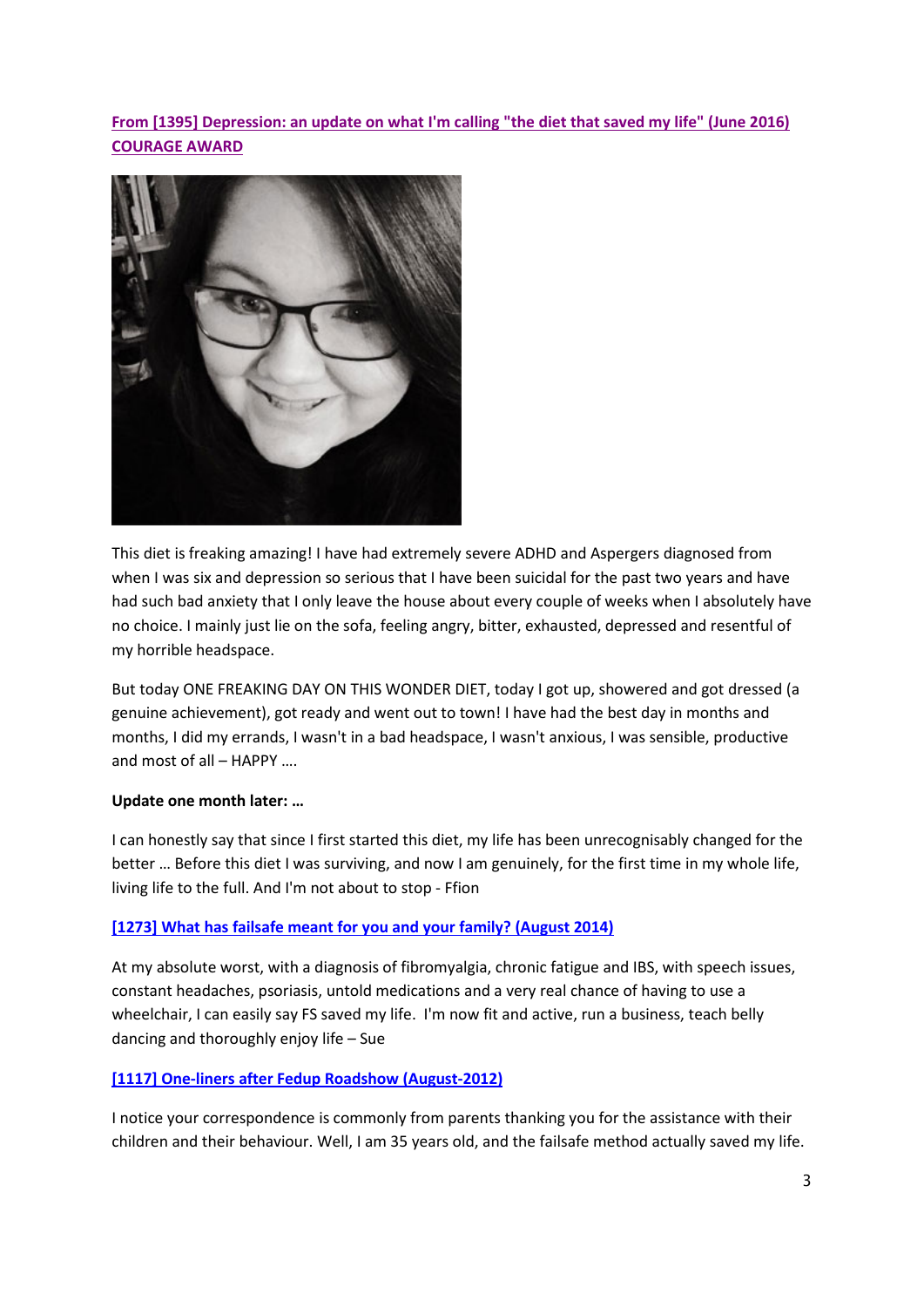Who knows how this may have ended, if there was inadequate information out there about the chemicals in foods (in my case particularly the natural chemicals in fruits etc). Thanks for your tireless efforts. – Liz

## **[\[960\] Breastfeeding: unsettled 6 mth old became a new baby after 3 days \(October 2010\)](http://www.fedup.com.au/stories/2010/960-breastfeeding-unsettled-6-mth-old-became-a-new-baby-after-3-days-october-2010)**

I first had contact with Sue way back in 2001, when her article called ['Restless Babies'](http://www.fedup.com.au/images/stories/restlessbabies.pdf) in Nursing Mothers magazine saved my life!! I went failsafe as I was breastfeeding our unsettled/ ratty 6 mth old baby. We were amazed after she became a new baby after 3 days of diet!! That baby is now 9, and very conscious of the additives that affect her, and knows that by avoiding them, she feels better.- by email. '

**[Jennifer \[483\] 635: "Hell from eating flavour enhancer 635" \(January 2006\)](http://www.fedup.com.au/stories/2006/483-635-hell-from-eating-flavour-enhancer-635-january-2006)**



I would like to share my personal story of hell from eating flavour enhancer 635. I have been suffering from a maddening itch and rash for over 2 years now, and I am quite sure that I would still be suffering from it had I not found your website …. I am a 33-year old American female, and was riding my push-bike up the east coast of Australia, from Byron Bay to Cairns. Somewhere around Gladstone, I started to break out in the itchiest hive-rash I have ever had in my entire life … The rash just itched and itched to the point where I scratched the skin off, and I just wanted to rip off my flesh … The itching was absolutely maddening ... This rash made me completely weak and debilitated, to the point where I turned down job offers and could barely even function. For a while I really did think I was going to die … .

… I went to more doctors. I was tested for everything … Some internet research the next day led me to find your amazing site after two years of hell, and I wept as I read so many stories exactly like mine. Finally I could prove that I was not crazy. Two months later, my rash has completely cleared up after eliminating 635 from my diet. After two years of trying everything else and having no results, the rash is gone.

One thing I know for sure is that this additive is a killer and it must be removed from all food in Australia and elsewhere in the world. If my body rejects it so violently, imagine how a small child may react – Jennifer Qld.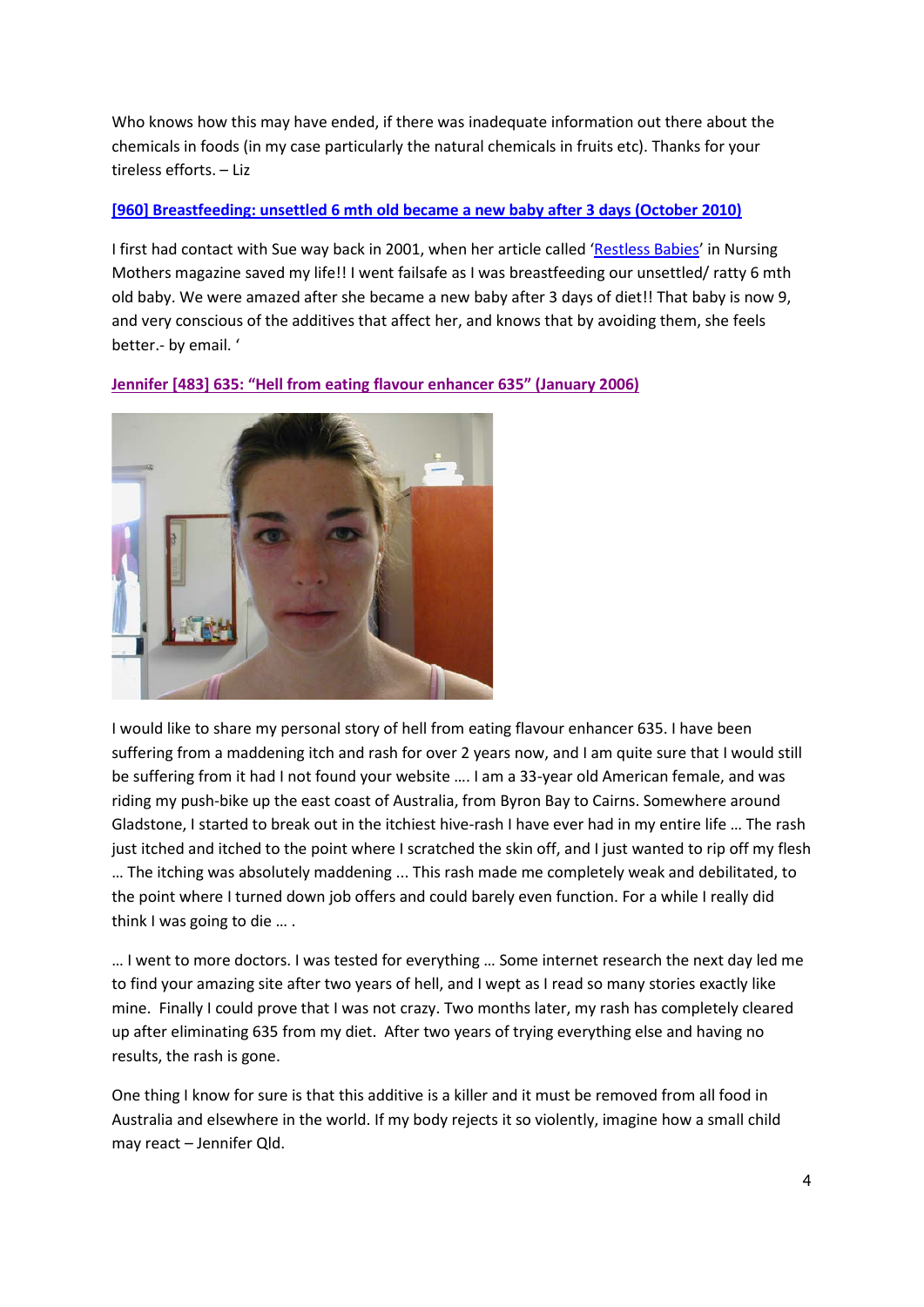#### **[\[034\] Chronic fatigue \(January 2000\)](http://www.fedup.com.au/stories/2000/034-chronic-fatigue-january-2000)**

I am 23 years old and I have had Chronic Fatigue Syndrome for two years now. I thought I was never going to get better. It seemed the healthier I thought I ate (lots of fruits and veges!) the sicker I became and the more weight I lost, along with many other symptoms including headaches, muscle soreness and weakness, bowel disorders. You name it I experienced it! At my lowest weight I was 32kg which was a total loss of 30kg. After being an elite athlete I can assure you this was very frustrating.

It was only when my fantastic doctor happened to come across another patient who had the same problems as me that he was pointed in the direction of the allergy clinic at Royal Prince Alfred Hospital.

Through a dietitian there I was put on the FAILSAFE diet and dramatically improved within two days. Even though this meant that I only ate fish, rice and chicken for four months I didn't mind because I no longer had stomach pains. I am now able to tolerate most foods on the low list although not dairy or gluten. That may not sound like much but to me I can eat a huge variety compared to what I started out with.

I have managed to put on 12 kg and am almost ready to return to a bit of part time work! I can honestly say that this diet saved my life. - Emma, Sydney

#### **[\[1073\] Some feedback from the Fedup Roadshow 2011 \(September 2011\)](http://www.fedup.com.au/stories/2011/1073-some-feedback-from-the-fedup-roadshow-2011-september-2011)**

'We've been following your books for 3 years and it saved our lives' said one couple. 'I know others say that, but it did'.

## **[\[1420\] ADHD diagnosis and failsafe -](http://www.fedup.com.au/stories/2016/1420-adhd-diagnosis-and-failsafe-facebook-thread-december-2016) facebook thread (December 2016)**

Omg yes!!! This diet is a lifesaver!! We were on the school speed dial list before term finished, anger issues, couldn't control emotions, discipline of all degrees made no difference. 3 weeks on the diet and I have a different kid!! The days when I mess up accidentally I can tell and so can the school. -Madonna

## **[\[1267\] Salicylate intolerance and dermatitis "I'm living again instead of dying" \(July 2014\)](http://www.fedup.com.au/stories/2014/1267-salicylate-intolerance-and-dermatitis-qim-living-again-instead-of-dyingq-july-2014)**

Your site is a life saver. I've been suffering from many of the symptoms associated with salicylate intolerance, especially dermatitis. Poisoning myself on what I thought was an extremely good diet. What an education. Thank you from the bottom of my heart.

Four months later: My symptoms have completely resolved, simply through steadfastly following failsafe eating. When you've been ailing as badly as I was and to now to be well, merely by eliminating certain foods, that's proof. I have healthy skin, hair and stronger nails. No more frequent urination, no more constipation and my sleeping patterns are normal. I breathe easily, have strong energy and a clear, happy frame of mind. I'm living again instead of dying. The old saying "the proof is in the eating" is true. Failsafe eating works. My doctors agree.

Failsafe eating is being kind to your body and eating what's right for you.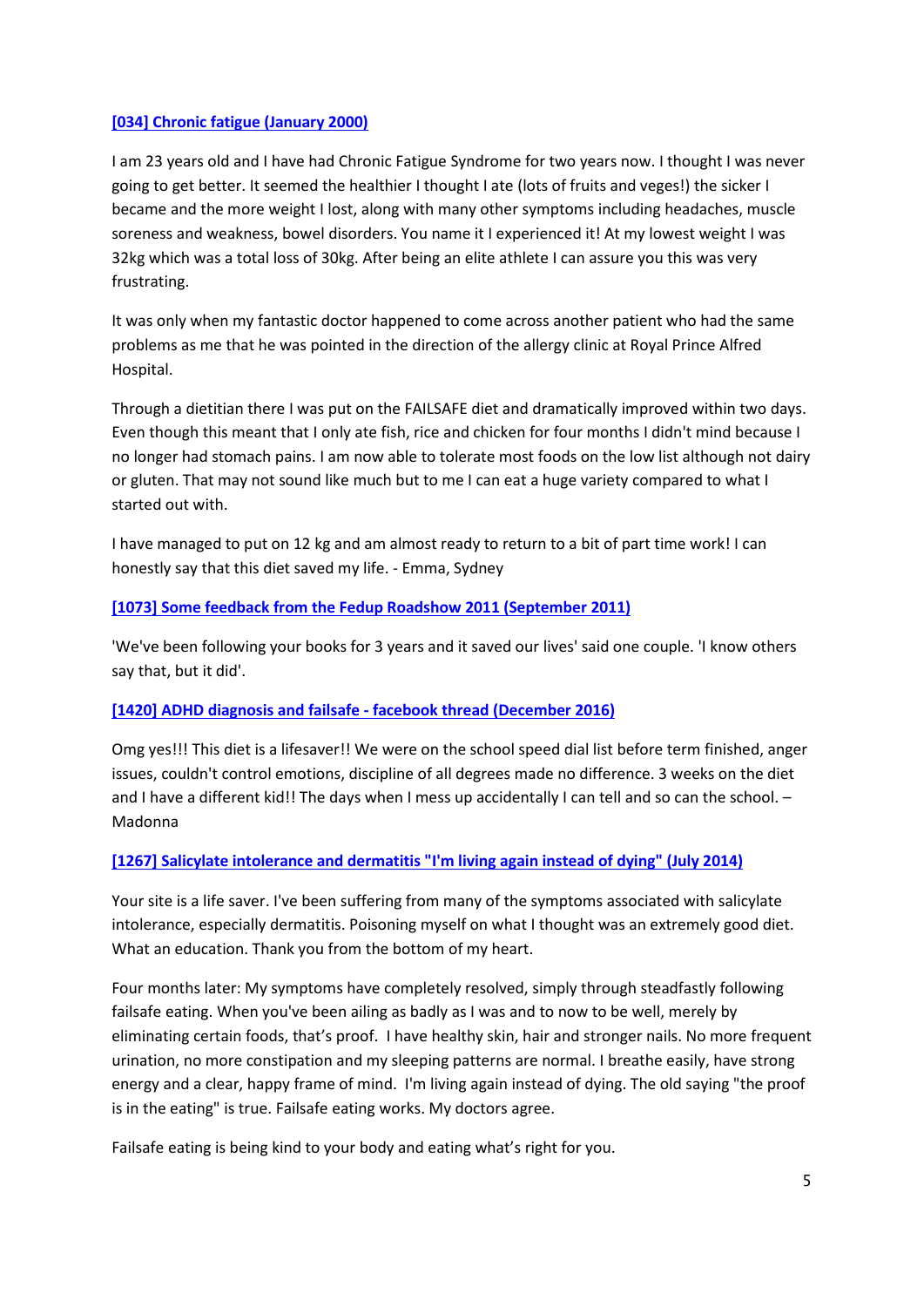Your research, diet and site is a life changer. Sincerely, I can't thank you enough - reader from Victoria.

## **[\[1117\] One-liners after Fedup Roadshow \(August 2012\)](http://www.fedup.com.au/stories/2012/1117-one-liners-after-fedup-roadshow-august-2012)**

I notice your correspondence is commonly from parents thanking you for the assistance with their children and their behaviour. Well I am 35 years old, and the failsafe method actually saved my life. Who knows how this may have ended, if there was inadequate information out there about the chemicals in foods (in my case particularly the natural chemicals in fruits etc). Thanks for your tireless efforts. - Liz by email.

## **[From \[581\] Three responses on behavioural effects of Down Syndrome \(September 2007\)](http://www.fedup.com.au/stories/2007/581-three-responses-on-behavioural-effects-of-down-syndrome-september-2007)**

"A great improvement in my son who has Down Syndrome"

About two years ago our son who is now 11 and has Down Syndrome, began soiling his pants on a daily basis, rarely at school but often up to six times in the evening … . … As I'm sure you've heard over and over, I thought we were providing him with a really healthy diet and couldn't understand why he would be unwell all the time. Anyway we took the plunge, and within maybe three days of starting the diet the soiling had ceased and there were no more stomach aches. …

After going low salicylate and cutting out other nasties, we also noticed a definite behavioural improvement in our son. … On the strict diet, he seems to be so much more agreeable and able to be redirected or reasoned with….. His school teachers have commented on how well he concentrates this year, they were unaware that we had made any changes to his diet. The teachers have also commented that he no longer acts the fool to gain attention, and is much happier to sit and do school work, and be like everyone else.

I have also discovered that he is intolerant of MSG. He used to be addicted to corn chips, we cut those out early on in our failsafe journey. When he later ate other flavoured chips I noticed every time he had them he would cough continually for several minutes. At first I thought he was choking on the chips, as he sometimes has trouble swallowing but then it clicked - it was basically MSG causing an asthma attack. The low salicylate diet has been a life saver for us with our son. I am a huge fan of failsafe!!! - by email

## **[From \[153\] Nicholas: Our Six Year Journey \(June 2002\)](http://www.fedup.com.au/stories/2002/153-nicholas-our-six-year-journey-june-2002)**

…. the behaviour went from bad to worse, to downright disgusting, with many violent outbursts. He became more obsessive … developmental disorders, ADHD, high-level language impairment and features of Aspergers Disorder … His behaviour was often so violent that I was convinced he would one day be in a juvenile prison, or worse.

We began the double blind dietary capsule challenges at the beginning of December and they were completed at the end of February. The results were as I'd suspected. No great surprises. He is highly sensitive to MSG, calcium propionate, sodium benzoate, sodium metabisulphite, salicylates, antioxidants and food colourings tartrazine, sunset yellow, erythrosine and azorubine. It was a huge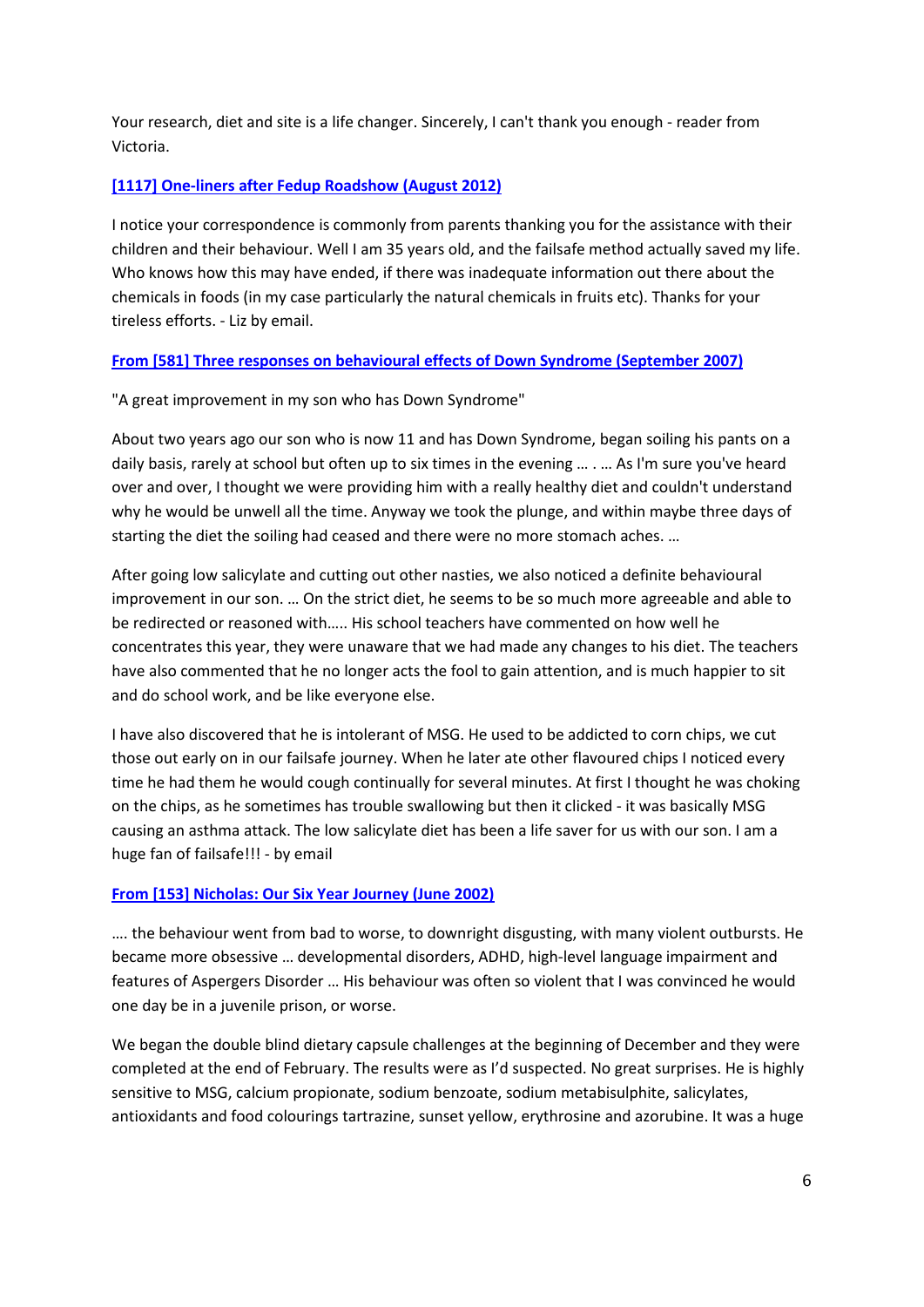relief for us to finally have an official, clinical diagnosis from the immunologist. These results confirmed my suspicions in relation to food related behaviours.

Most challenges that he reacted to were with violent reactions such as kicking, punching, head butting, throwing things or ripping posters off the wall in his room. There were a couple of challenges where he reacted with babbling and increased hyperactivity.

It took me five years to find the courage to do these challenges and when we were almost finished them, Nicholas came to me, and said that he didn't want to do any more because he didn't want to be naughty. He realises that some foods exacerbate his oppositional behaviour. He also realises that some foods make him unwell. - Susan

## **[\[1415\] Extreme mood swings and self-harming behaviours due to Strattera \(December 2016\)](http://www.fedup.com.au/stories/2016/1415-extreme-mood-swings-and-self-harming-behaviours-due-to-strattera-december-2016)**

I just wondered if you had heard the news about Strattera, a medication prescribed for ADHD that has only been used here in Australia on about 2000 patients, 1400 of them children. It turns out that the medication causes extreme mood swings and self-harming behaviours.

My son took it for six months and that's exactly what we saw in him. He got so bad he said he wanted to kill himself and he was only 10 at that time! His mood swings were so extreme I asked his psychiatrist about bipolar disorder!!! We stopped the medication cold turkey without the support of his doctor and that's when desperation led us to the failsafe diet, purely by accident as I stumbled upon your website while searching for something, anything to help my son.

Fast forward a year and I'm sure I've emailed you before about the happy, well adjusted, stable, "normal" child he is now, moving on to high school next year which we never thought was possible and only last month receiving his black belt in karate.

Your diet literally saved his life and every day I say a quick prayer of thanks that we have found the failsafe way and completely changed the course of his life. He was on the verge of being sent to either a special school or a psychiatric ward and now, while he still has some slight autistic tendencies that we are teaching him to manage, he is going to lead a normal life and hopefully he will be able to do whatever he wants to do with his future. Thanks again for all you do - Lu

## **[\[1258\] My little Firecracker is now a fierce warrior \(February 2014\)](http://www.fedup.com.au/stories/2014/1258-my-little-firecracker-is-now-a-fierce-warrior-february-2014)**

My failsafe baby started high school this week. Twelve years ago I was at breaking point trying to find a reason my baby was covered in eczema, never slept, did frothy green poos, and never smiled. Sue Dengate saved both our lives, literally. My little Firecracker was one of the first babies to join Sue's support group and the affirmation and support I received from others on those groups has seen me forge lifelong friendships. Today my daughter is a fierce warrior. She is eating foods, her body continues to lead the way and we all listen. It's not an easy road by any stretch of anyone's imagination, but this works.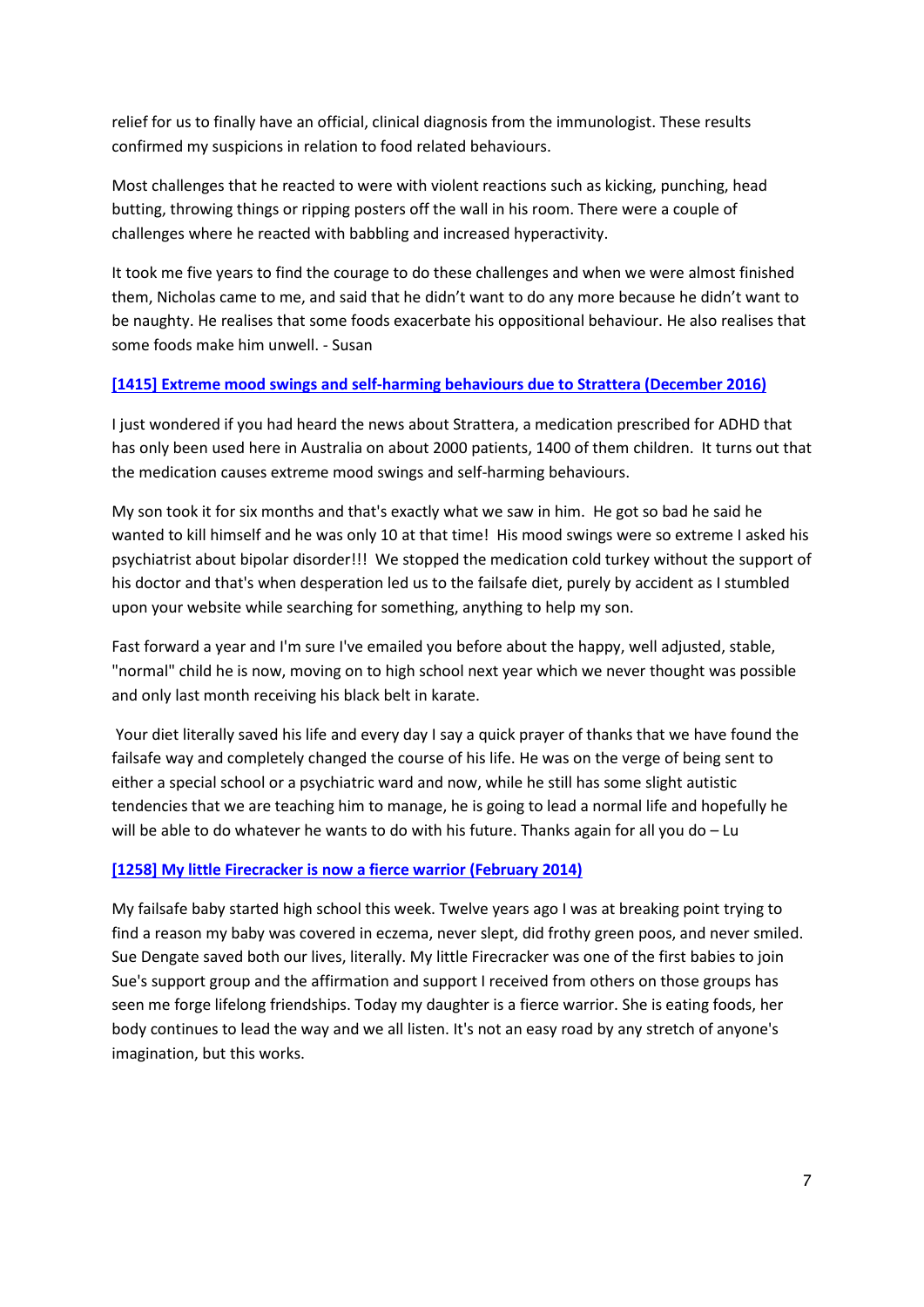I've recently been reminded of what life was like before Sue pointed me in the right direction and I realised how far we've come. My little Firecracker is the best person she can be, and it's all thanks to you. But it's not just about her and babies. Failsafe also gave me my life back and I do my bit to pay it forward. Thank you Sue, for showing me how – Blanca

#### **[\[954\] 635: OMG! \(May 2010\)](http://www.fedup.com.au/stories/2010/954-635-omg-may-2010)**

I found your site quite by accident Googling and I had an 'OMG' moment - I have suffered from rashes on my torso for more years than I can count, also itchy dry skin and bowel upsets when I ate different things. I read about 635 and I was saved. I went through my pantry and was gobsmacked at how many items I was consuming with this additive in it. Since disposing of them all (and believe me there were many) and checking what I buy but mostly sticking to food that looks like food all my problems have disappeared. I cannot tell you, nor would I know myself, how much money I have spent on creams, lotions, powders and tablets, and the misery my life has been because of this -and how it is a different as night and day since I found out about it. Thank God for your site or I would still be oblivious to what was causing my suffering....who would have thought that I would still be learning at age 64!!!!!! - Maev

#### **[\[872\] 635: Increasing episodes of tachycardia, arrythmia and ectopic heart beats \(November 2009\)](http://www.fedup.com.au/stories/2009/872-635-increasing-episodes-of-tachycardia-arrythmia-and-ectopic-heart-beats-november-2009)**

I had been suffering increasing episodes of tachycardia, arrhythmia and ectopic heart beats - two to three episodes a day. Despite escalating testing with various cardiac specialists over the past 6 months, nothing was determined apart from the fact I had high blood pressure and was placed on a low dose of appropriate medication for that. No known cause for my cardiac anomalies.

Last Tuesday (tis Wednesday of following week now) I ate a delicious bowl of my home made potato and leek soup for lunch. I experienced my usual (but scary and increasingly strong) palpitations and (frustrated, a little frightened and upset), I broadly Googled "heart palpitations" on Australian sites. Up came your website that mentioned 'soup' in the first Google lines that came up. Thinking "that's funny, I just ate soup, I'll have a look at that one before I find what I'm really after", I looked at it. Well, that's what saved me. What I found there were countless, comforting, case studies of people just like me, suffering consequences to MSG (635 in particular), just like me, who didn't know what was causing it. Just. Like. Me.

For me, it was a revelation, an epiphany. I was euphoric. My God, what have I been poisoning my family with, for so many years? Weekly, particularly in winter, I lovingly make risotto, casserole, beef in red wine, soup, etc, etc. Thinking I'm making healthy foods for my husband and my children, I've made all these dishes with more than a liberal dash of commercial stock (cube and/or liquid), all of which (no exceptions, I find) are loaded with MSG.

I stepped, willingly, into the world of chemical additives, flavour enhancers, neurotoxins, excitotoxins and ribonucleotides.

To cut a long story short, I have strenuously avoided any flavour enhancers (particularly 635) and all MSG in its myriad disguises since that bowl of soup on Tuesday. I did not expect things to settle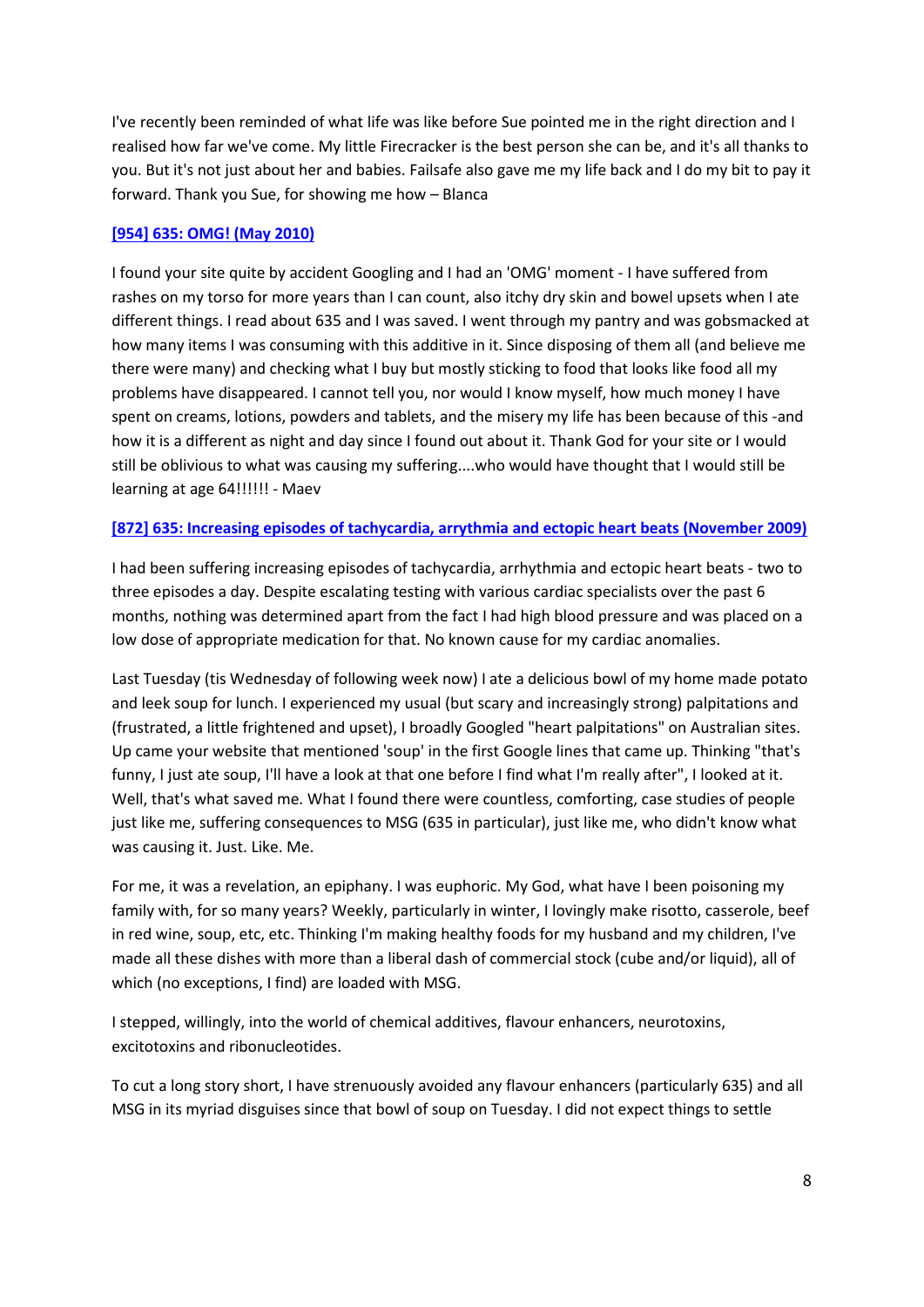immediately, but I've gone from having 2-3 cardiac episodes a day and thinking I was going to die like my father, at 46, to NOT ONE EPISODE IN MORE THAN A WEEK.

Gotta be something to this and I'm sincerely and eternally grateful for the information you have on your website and the comfort and advice it gave me. I think you saved my sanity and my life. – Shannon

## **[\[258\] 635: Afraid for my safety \(April 2003\)](http://www.fedup.com.au/stories/2003/256-635-he-said-food-additives-do-not-cause-a-long-lasting-reaction-like-this-april-2003)**

I began to suffer strange, itchy swellings about seven years ago and spent a lot of time and money going back and forth to my doctor to try to ascertain the cause and a treatment. As you guessed, he couldn't find a cause. I gave up asking and had to suffer in silence. I have consulted doctors only when the swelling occurred in my tongue and throat to such a degree that I was very afraid for my safety. These swellings have probably occurred on a two-monthly basis for several years, with some incidences being more extreme than others.

Since the article appeared in the Melbourne Sunday Herald Sun about 635, I have tried to be very careful about what I eat, and check, where I am able, that any foods I consume do not contain 635. I have noticed a reduction in occurrences, although one morning I woke up looking like Eddie Murphy in the Nutty Professor.

It was interesting to read that rotisseried chicken can be a culprit, as this is one thing I have eaten recently, before suffering an occurrence which I could not explain otherwise.

Thanks for getting the information out there. You may just save some precious lives. - Cathy, Vic

## **[\[257\] 635: One day someone will die \(April 2003\)](http://www.fedup.com.au/stories/2003/257-635-one-day-someone-will-die-april-2003)**

My 21 year old daughter came down with an allergic reaction on Christmas Day. She went to the doctor the next morning with this awful raised red rash all over her. He said 'it's only a reaction' and sent us home with over-the-counter antihistamine. As we were leaving she passed out but the doctor said it was only a faint. That night we had to take her to emergency at the hospital where they didn't know what it was either. She ended up staying in for 3 days and was on cortisone injections. She went to an allergy specialist who said it was a virus and did nothing. The hospital ruled out virus as they did all the tests. Thank you for your work. My daughter did eat turkey for Christmas dinner but I would never have dreamed it would be something in the turkey. It was so stressful not knowing what the cause was.

I would like to see something done as one day someone will die. I certainly wouldn't want my daughter to go through that again. - Charmaine, Qld

## **[\[259\] 635: Call an ambulance \(April 2003\)](http://www.fedup.com.au/stories/2003/259-635-call-an-ambulance-april-2003)**

I am a 33 year old mother of two. I woke up one Sunday morning with an angry red blotchy rash all over my body and my legs were burning. I asked my husband to call an ambulance as I nearly fainted and felt like vomiting at the same time. A doctor put me on Prednisolone tablets for a week. I also took antihistamines and smothered myself in Calamine lotion but nothing seemed to ease the rash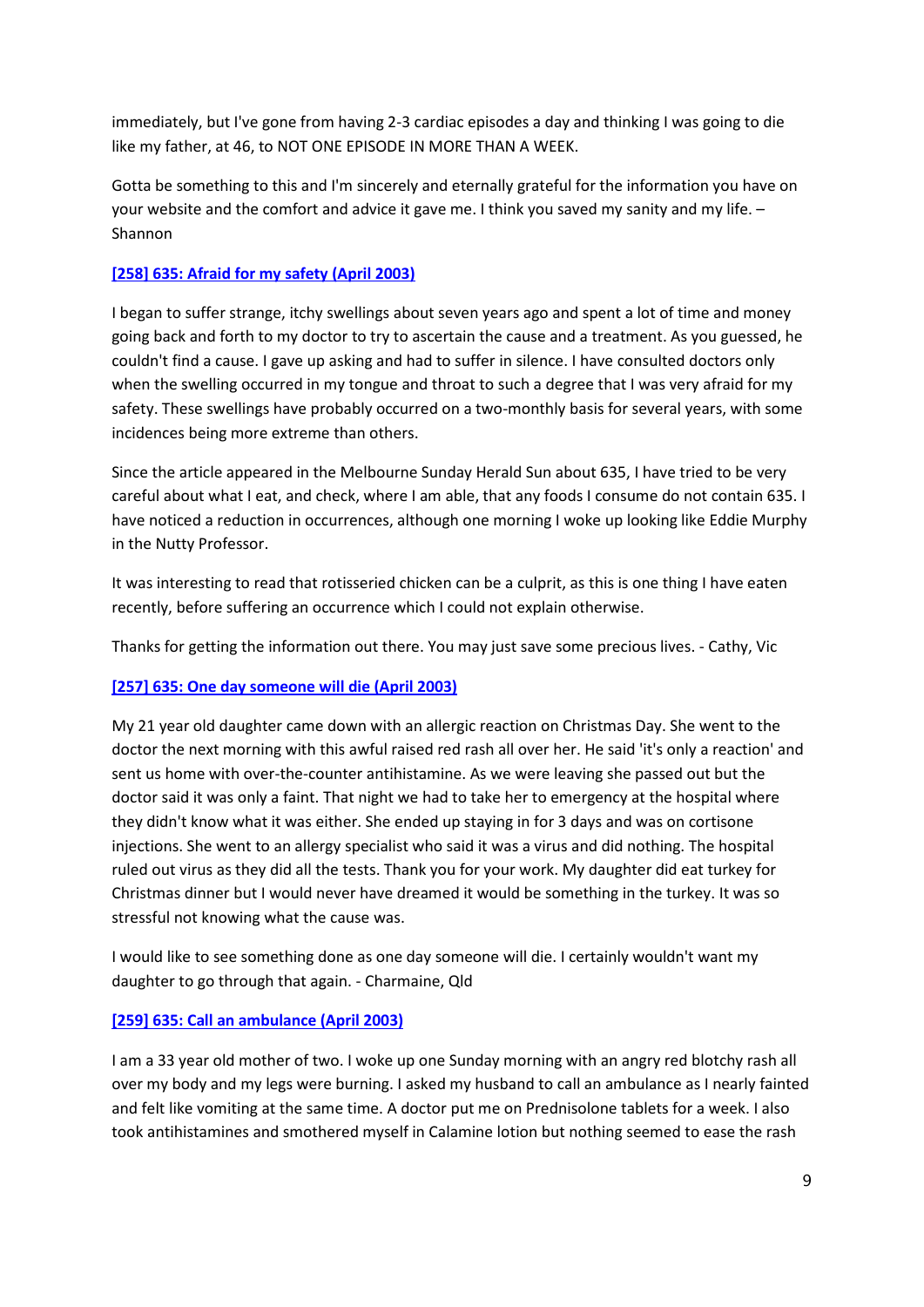which turned to severe hives all over my body. I couldn't sleep and would be awake in the night clawing at my skin for some relief. I ended up bathing in Pinetarsol Solution which eased the itching. I was told that looking for the cause of the reaction was like "looking for a needle in a haystack" and I could not think of anything I had done differently. So to see your story on A Current Affair was fantastic. I am sure my reaction was from eating Continental Oriental Fried Rice packet mix on Friday night and also Saturday night for tea. I had a slight rash on my stomach on Saturday afternoon but it wasn't until Sunday morning that the severe reaction occurred. I checked my cupboards and 635 was also in Continental Macaroni Cheese as well. Thank you, and let's hope it can be removed from foods before someone has a fatal reaction.

#### **[\[990\] Behaviour & diet: extraordinary tantrums gone \(March 2011\)](http://www.fedup.com.au/stories/2011/990-behaviour-a-diet-extraordinary-tantrums-gone-march-2011)**

First of all thank you for being my saviour!! My 4 year old little boy had been getting increasingly worse in his behaviour and we had pretty much become isolated due to his extraordinary tantrums that lasted anything up to 2 hours 3 or 4 times a week. I never knew when they would happen and it was normally as soon as we met up with friends in a play centre he would become aggressive, loud, uncontrollable and impossible to calm. Many times I have left a shop or playcentre with him folded under my arm, kicking and screaming, biting anyone or anything that came in his way.

We had already been seeing a paediatrician as he was also under weight and under height for his age. They hadn't found anything wrong but his blood tests were not quite right either. I was getting desperate and he is starting school next Thursday and I couldn't imagine what they were going to say!!

Until 'Fed Up'...... We have been following the elimination diet (mostly) for the last 2 weeks with dramatic results. We have not had any tantrums for 10 days. He is a pleasure to be around and he is sleeping much better. We are not there yet, but so much better. I can't quite believe he's the same child!! - Fay, UK.

## **[\[640\] 220: Ventricular arrhythmia link to sulphites \(May 2008\)](http://www.fedup.com.au/stories/2008/640-220-ventricular-arrhythmia-link-to-sulphites-may-2008)**

I just thought I'd tell you that although my cardiologist never questioned my diet, after two hospitalizations in emergency for ventricular arrhythmia, and nearly two years of fearing for my life, feeling my heart jumping all over the place, and being miserable, I finally linked a very bad episode to a wedding and consumption of red wine, and then to the foods in my cupboard. Since eliminating sulphites, I have had NO problems. None of the medication I was given worked, (medication rarely does for arrhythmia). I wonder why didn't anyone mention this, not when I went to the doctor, not when I was in hospital fearing I was going to die. I've tested this three times, having been 'arrythmia free' for months, and then drunk champagne or wine, eaten foods (everything you would normally eat and drink at a function) and each time, 4 to six hours after, my heart goes crazy and I can't sleep for the whole night. It's like I'm 'buzzing' and restless, with my heart banging around. This is the honest truth, I have no symptoms, and I'm medication free, and even felt so good I've got back into exercise without fear of dropping dead! It's been six months (since the wedding that triggered the biggest attack ever, and the linking to red wine), that I've been 220 free, and free of symptoms (apart from the three 'tests' which were one night tests). The link was obviously cumulative, the more 220 over the day the worse the problem that night and the next days. Alcohol with 220 is a big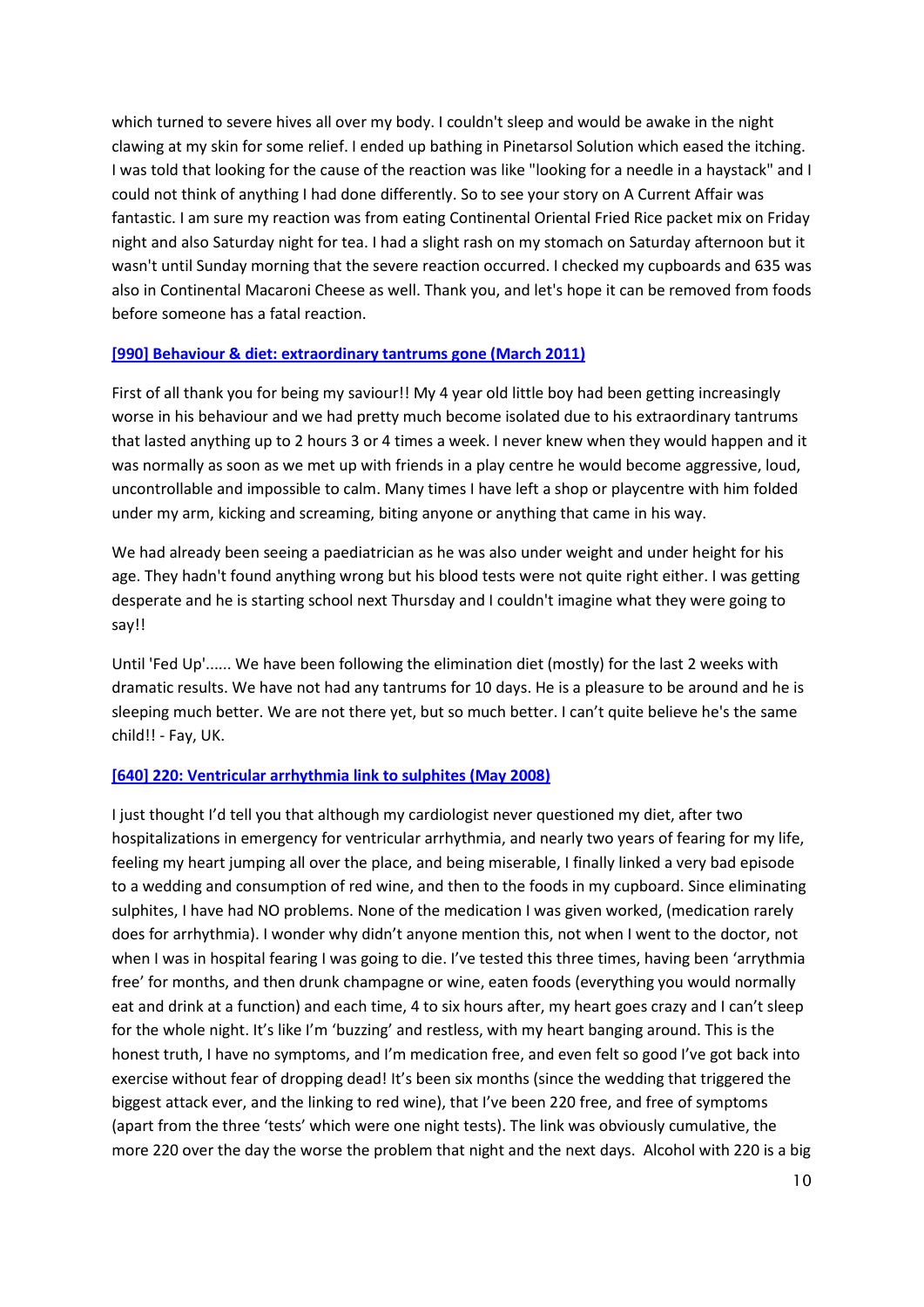trigger - so much for drinking red wine every night for your health! My normal diet was toxic, I was eating Vegemite, sun-dried tomatoes, dips, fruit juice cordial, I ate cereal with dried fruit (and 220) every morning, and sauces (it's in everything) and consumed dried fruit as snacks, thinking it was 'good for me'. Only asthma is mentioned on the official government additive information site, but this is a message I wish could get out, so others could at least try it, as it won't cause harm to avoid this preservative - Michiko, WA

## **[\[564\] 635: "An attack of 635": anxiety, racing heart, headaches, rash \(May 2007\) SHARED](http://www.fedup.com.au/stories/2007/564-635-an-attack-of-635-anxiety-racing-heart-headaches-rash-may-2007-shared-courage-award-story-for-may-2007-newsletter)  [COURAGE AWARD STORY FOR MAY 2007 NEWSLETTER](http://www.fedup.com.au/stories/2007/564-635-an-attack-of-635-anxiety-racing-heart-headaches-rash-may-2007-shared-courage-award-story-for-may-2007-newsletter)**

I was suffering with what the doctor said was normal for my age 39, higher blood pressure, heart palpitations, not able to sleep on my left hand side, rash around my groin and armpits that I couldn't get rid of, weekly headaches and to top it of waking up at 2-3am every morning with a anxiety attack … Finally I had yet again another anxiety attack. This time it was unbearable and my heart went over the 199 bpm that my machine could measure. I tried everything to relax but my system went into overdrive. My mother came around and my wife was there to help. I am amazingly good at relaxing my body but nothing seemed to help. I called nurse on call and they called an ambulance immediately upon hearing my symptoms. The ambulance arrived and went through the routine of checking me over and in the time they were there my body stabilised to around 100bpm. They gave me the option of going to hospital and waiting in the waiting room for 4-6 hours or stay at home and try and get over it. I took the wait at home option. The interesting thing from all of that is the male ambulance officer who leaned against the door frame for the whole time they were there said "gee you look like my wife does when she has a attack of 635" I thought he was full of it and ignored him at the time. I felt like I had run a marathon.

The following day I looked up 635 on the internet and noticed the rash and the headaches that I had were the same but nothing else rang a bell. Having nothing else to go on I looked into what had 635 in it as an ingredient. I was amazed to find my pies, pasties from the local bakery had beef booster and hence 635 + 621 that was Monday nights explained then a lot of chips + crackers that I had for lunch - even ones from the health food section of my local supermarket that state quite clearly on the packaging that 635 is not 621 and therefore is not bad for you. What a laugh! I must stress I had no belief that 635 was the cause of anything but my rash and headaches. I have not changed my lifestyle in any way except for removing 635 + 621 from my diet and only very recently removed 282. But a key interesting note is the 12 hour delay from eating the food to the full blown symptoms. I still eat selected junk food, I still exercise the same amount, I have even more pressure at work and I still get broken sleep from my now 2 year old.

When I would go to my doctor, her face would drop in that "not you again look" she would listen to me with bored expression and write in her notes, anxiety related. Please also note that my doctor since then acknowledged she has absolutely no knowledge of food intolerance re 635 – 621 and their symptoms. How are you expected to be helped if they are blind to these issues? The way I wish to truly express myself as to how I feel re their mainstream blindness is limited by my overriding desire to keep this letter polite. I have not read anywhere a person with my exact same experiences but I know it is simple. I have stopped eating 635 + 621 and I am back to how I remember the way I used to be.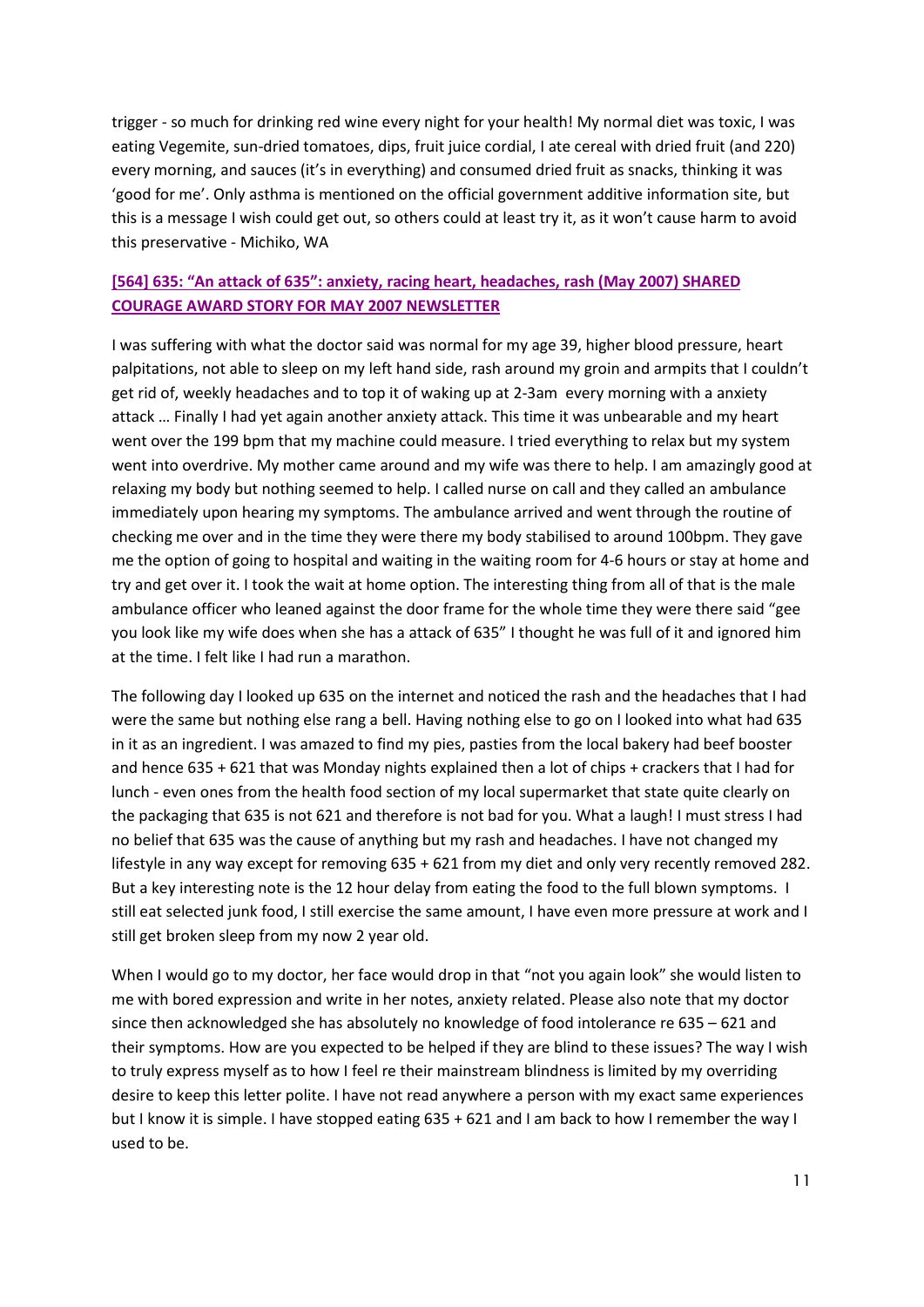From that week….

- My multiple rashes of many years cleared up completely!
- Not one single headache!
- I have not had a single heart palpitation!
- Not one single anxiety attack!
- No hand or body tremors!
- No racing heart!
- No feeling of tension!

The only exception to this was when I went to a mothers' group party and ate some salt and vinegar chips laced with 621 + 635. I had a bad night sleep that night. I checked the chips at the supermarket the following day and found the suspect ingredients. I will not eat any food that I cannot check the ingredients. Hungry Jacks will not return my calls to tell me what foods have 635 in, and Nandos will not return my calls as well. It is of interesting note that the American version of Hungry Jacks (Burger King) + KFC list their ingredients but the similar Australian version of the web sites have the ingredients list missing. I FEEL LIKE A NEW MAN – Wayne

**[\[1386\] Life-threatening reaction to anti-inflammatory drugs plus blackberries: "A&E seemed](http://www.fedup.com.au/stories/2016/1386-life-threatening-reaction-to-anti-inflammatory-drugs-plus-blackberries-a-e-seemed-totally-unaware-of-the-salicylate-link-march-2016)  [totally unaware of the salicylate link" \(March 2016\)](http://www.fedup.com.au/stories/2016/1386-life-threatening-reaction-to-anti-inflammatory-drugs-plus-blackberries-a-e-seemed-totally-unaware-of-the-salicylate-link-march-2016)**



I had an heart attack 4 years ago at the age of 48, had two stents fitted, and was told that I would be taking aspirin every day for the rest of my life.

I had been treated for asthma for decades until my heart attack, only to realise afterwards my heart that was leaving me breathless not asthma. For a few months I felt I had been given a new pair of lungs, but my health gradually declined, with pain, cramps, nausea, and rashes/hives.

I had been prescribed two medications. A consultant suggested cutting out the aspirin and sticking with the Prasugrel. In the following months my condition improved to the extent that I took up hiking and trekking and everything seemed to be going fine.

One day at the gym I felt feverish, lethargic and started suffering with vertigo. Assuming I had Meniere's disease, my own doctor gave me a double dose of an anti-vertigo drug that was followed accidently by another double dose from an ENT consultant. This quadruple dose had severe effects on my heart and I started getting palpitations. When they realised what had happened, I was given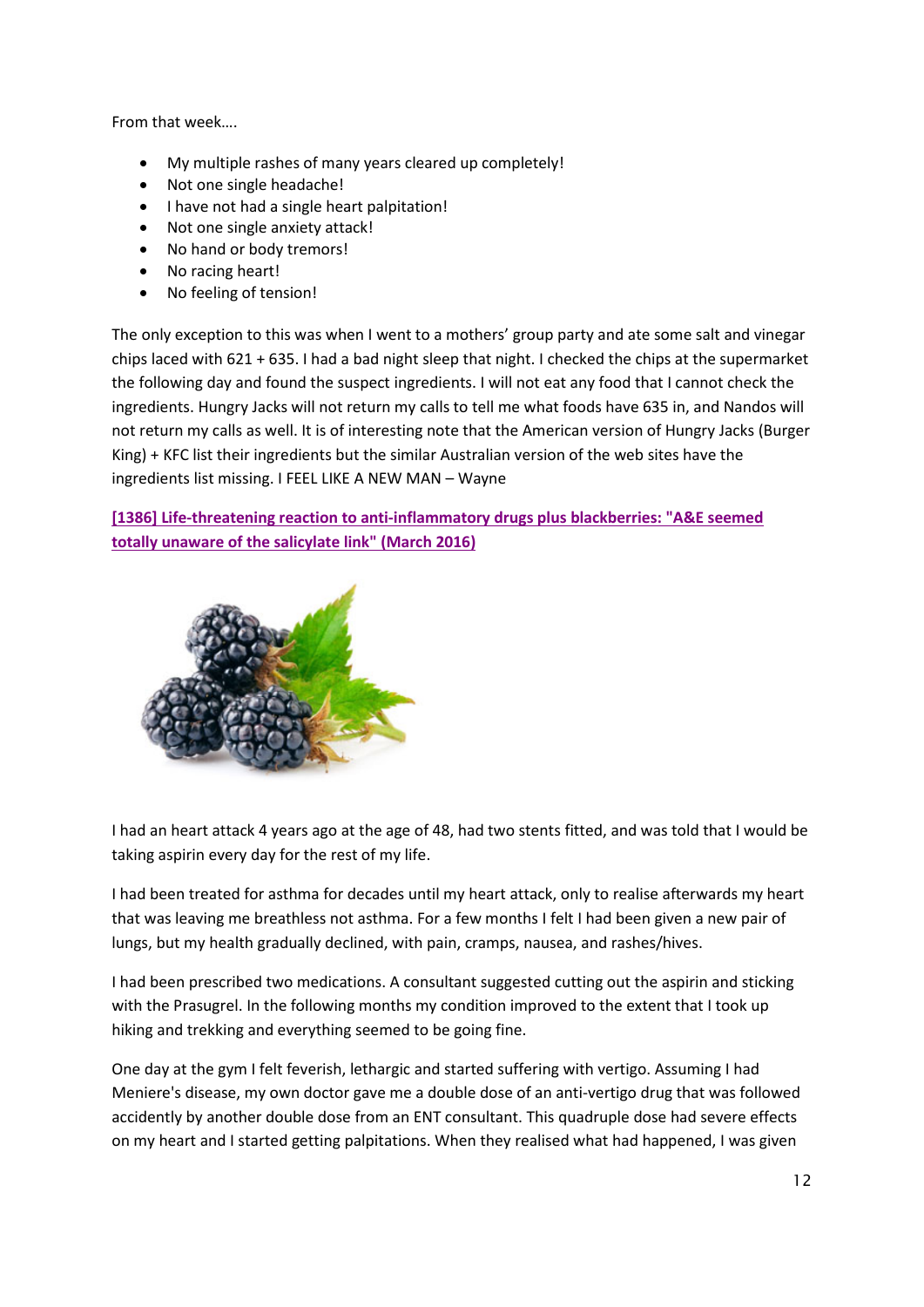anti-inflammatories to see if the vertigo could be helped by allowing the middle ear to drain more easily. Instead my condition worsened as I began getting chest pains, shortness of breath, swelling of the lips and severe throat pain and rashes.

The next episode finally solved a lot of issues. While on a walk through the English countryside, my girlfriend and I stumbled on some wild blackberries and picked about a kilo. That night, we made blackberry jam/jelly with occasional tasters. The next morning I awoke with some rashes around my elbow but thought little of it and put it down to a mild side effect of the anti-inflammatories, went to work as usual, however the following morning I felt very lethargic but managed to get up for work and while doing so ate a slice of toast liberally lavished with a good dollop of homemade blackberry jelly. Later that day I found virtually all my arms and neck covered in hives and rashes, I had difficulty breathing and was eventually taken to Accident & Emergency in an ambulance ... My partner was aware of my rashes etc and after we had joked about it being the jam/jelly, she did some research and discovered that blackberries are very high in salicylates which is also the reason that people have an allergic reaction to aspirin. When I mentioned this at A&E they seemed totally unaware of this link, and carried on treating me for a suspected heart attack.

I visited my doctor today who has now advised me not to take anti-inflammatories as they are likely to contain salicylates and has now put a note on my records that I am not to be prescribed any medication that contains them. Why was it not obvious to trained medical staff that if you have an allergic reaction to aspirin, it is quite likely that it is because of salicylates and that care should then be taken when prescribing further medicines?

In general I am beginning to lose faith in the medical profession:

- I was treated for asthma instead of heart disease
- I was given life threatening drugs for someone with heart disease

- I was given medicine that contained ingredients to which I might (very likely) have an allergic reaction.

- they did not make a connection between Aspirin and Salicylates

My advice for anyone who has suffered from heart disease and advised to eat plenty of fruit and vegetables for a healthy lifestyle: if you've had a reaction to aspirin or other anti-inflammatories, be cautious of salicylates in food, drink, medication, toiletries and even cosmetics. - Tony, UK

#### **[\[560\] Reaction to aspirin \(May 2007\)](http://www.fedup.com.au/stories/2007/560-reaction-to-aspirin-may-2007)**

Our 13-year-old daughter suffers extreme sensitivity to salicylates and our 12-year-old son suffers mildly (or so I thought). During Easter we had relatives visit and I had gone for a walk with the younger children. My son had a growing headache when I left, and our care for that is a warm carob and lying down in a quiet room. While I was gone he asked if his aunty had anything for a headache. (Incredibly irresponsibly!) she gave him an aspirin. By the time I returned from my half hour walk he had developed severe swelling of the eyes, upper lip, ear lobes and generally puffiness of his face; also urticaria over his whole body centred on his neck and under his jaw line. At first I didn't know